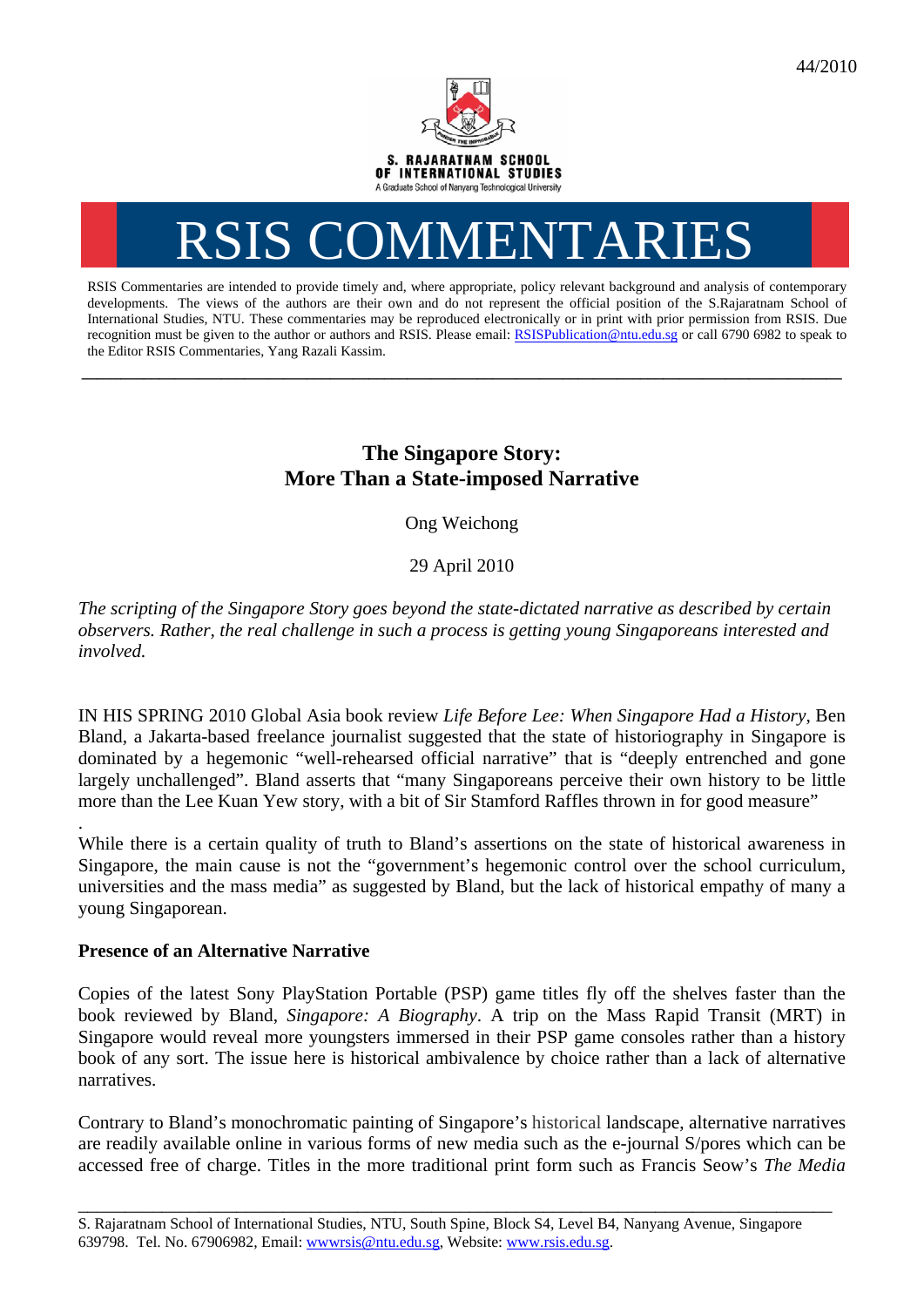*Entralled: Singapore Revisited* and *Comet in our Sky: Lim Chin Siong in History* can be found in local Singaporean bookstores and university libraries. The latter edited volume includes a piece *Lim Chin Siong and the Singapore Story* that sets the Singapore Story in the relief of Lim Chin Siong's central role in Singapore's politics.

On 26 February 2006, a public forum 'Detention-Writing-Healing' was held where ex-political detainees from the 1960s and 1970s in Singapore were able to give critical accounts of their detention without trial experiences. The forum allowed ex-political detainees such as Tan Jing Quee and Michael Fernandez to present their side of history openly to a public audience. A critique of the forum by Kevin Blackburn, a Singapore-based historian is accessible on S/pores, an e-journal on Singapore history.

More recently, *The Scripting of A National History: Singapore and its Past* published by the National University of Singapore (NUS) Press sought to remedy the `Singapore Story' 'as conventionally scripted in the Bloodworth-Drysdale 'Tiger versus the Trojan Horse' narrative. Young Singaporean historians are increasingly shifting their angles of research to *include* displaced or suppressed histories – including those of marginal groups mentioned in the book review.

Academic and public historical discourse is alive in Singapore, but it is never conducted in a polemical fashion. Singaporean historians know better than to engage in polemics or indulge in inflammatory prose. Historiography in Singapore is more than just "the Lee Kuan Yew story, with a bit of Sir Stamford Raffles thrown in for good measure". If that is perceived by Singaporeans to be so, the lack of historical consciousness is largely self-imposed rather than state-sanctioned as suggested by Bland.

### **History and Nation-building**

Bland takes a very dim view of historiography as a nation-building tool – particularly the manner in which it is done in Singapore. Bland should be aware that nation states including Western liberal democracies engage in the use of history as an instrument of 'national education'. In France, the distinctly Germanic Clovis I, King of the Franks is francofied even though the notion of France as a nation or even a kingdom did not exist until the founding of the Capetian dynasty in 987.

In the United Kingdom, where Year Eight students are encouraged to decide for themselves if Oliver Cromwell was a hero or villain, thus 'warts and all', the syllabus is nevertheless a reflection of what the state hopes to instil in the minds of its young minds. In short, each nation state tailors history as a nation-building tool to its individual needs. The use of history in nation-building is not the unique purview of so-called authoritarian governments.

History teaching in Singapore's state schools for national education purposes is more than a propaganda-pumping exercise. The nation-building narrative of Singapore as taught in state schools goes beyond the omnipresence of just one man. It includes a host of other actors, both winners and losers in Singapore's recent history. Nonetheless, national education entails more than shaping opinions. It is a matter of national survival for a young city state barely 45 years of age.

Considering its small size, young age and inherent strategic vulnerabilities, Singapore has little room for failure in nation-building. If young Singaporeans undergoing basic education are not imbued with a sense of historical consciousness rooted in Singapore's recent past, the prospects of Singapore's continued existence as an independent nation state would be in jeopardy.

#### **Know Singapore, Know Yourself**

A state of historical amnesia does exist in Singapore, but the cause goes beyond Bland's simplistic assertions of Gramscian hegemonic dominance by the Singapore state. Alternative narratives or other